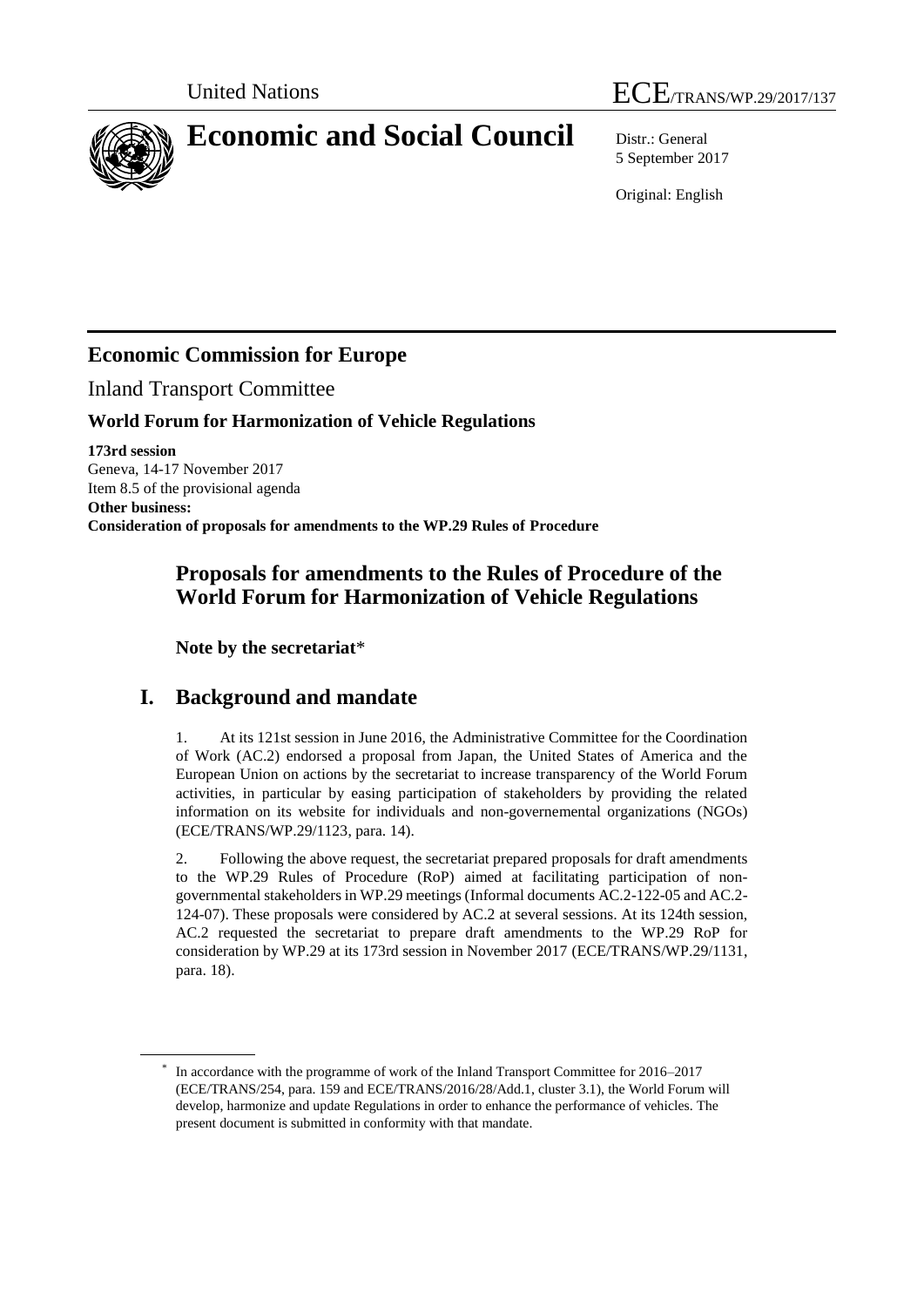### **II. Rules of Procedure of WP.29, UNECE and subsidiary bodies**

3. Participation of various stakeholders in WP.29 meetings could be an important element of increasing transparency of the World Forums activities. However, Rule 1 of the current WP.29 RoP (TRANS/WP.29/690, Amend. 1 and 2) restricts such participation to countries, the United Nations specialized agencies, intergovernmental organizations and NGOs which have been granted consultative status by the Economic and Social Council (ECOSOC). A number of NGOs in vehicle construction and related fields have obtained this status and participate in WP.29 sessions. Some others have not applied for this status, probably due to the formalities associated with the ECOSOC status. Nevertheless, those NGOs may well be interested in attending WP.29 (and its subsidiary bodies) meetings, and their participation may be beneficial for the WP.29 work. Participation of individuals is not foreseen by WP.29 RoP.

4. The WP.29 RoP are tacitly based on the UNECE Terms of Reference and Rules of Procedure. In fact, WP.29 should not necessarily follow those, because UNECE grants its subsidiary bodies autonomy and flexibility in performing their mandated tasks. According to Rule 18 of the UNECE RoP, *"subsidiary bodies shall be given as much autonomy as may be necessary for the effective discharge of the technical responsibilities laid upon them".* Rule 20 reads *"Subsidiary Bodies shall adopt their own Rules of Procedure unless otherwise decided by the Commission".* 

5. As the outcome of the review of the 2005 reform of UNECE, the UNECE Commission approved harmonizing procedures and practices and requested the Executive Committee (EXCOM) to ensure that all subsidiary bodies and the secretariat apply the Guidelines on Procedures and Practices as contained in Annex III to document E/ECE/1468 of 2013. Article 2 of these guidelines stipulates that:

*"All Sectoral Committees and other subsidiary bodies may adopt their own Rules of Procedure on the basis of ECE Rules of Procedure and, where applicable, Rules of Procedure of ECOSOC, taking into account these guidelines. Otherwise it will be presumed that they are governed by the Rules of Procedure of the Commission and, where applicable, Rules of Procedure of ECOSOC and taking into account these guidelines mutatis mutandis".*

6. A number of ITC subsidiary bodies have taken the advantage of the above UNECE approach and adopted their own Rules of Procedure. In particular, these bodies have softened the strict participation criteria to facilitate cooperation with private sector, individual experts and academia. Examples of such facilitating provisions are given below:

*"Non-governmental organizations not in consultative status with the Economic and Social Council may, subject to the approval of [the name of an intergovernmental body]* and respecting the principles set forth in Economic and Social Council *resolution 1996/31, parts I and II, participate in a consultative capacity in discussions that [the body] may hold on any matter of interest to these organizations."*

*"[The name of an intergovernmental body] may invite to its sessions, through its Chairman, any organization or expert that it considers as being of use to take part in its work."*

### **III. Further considerations by the secretariat**

7. As indicated above, the current WP.29 Rules of Procedure are restrictive for the participation of observers. On the one hand, they give a legal basis for avoiding participation of NGOs, whose activities are not relevant for WP.29, and of companies and individuals, like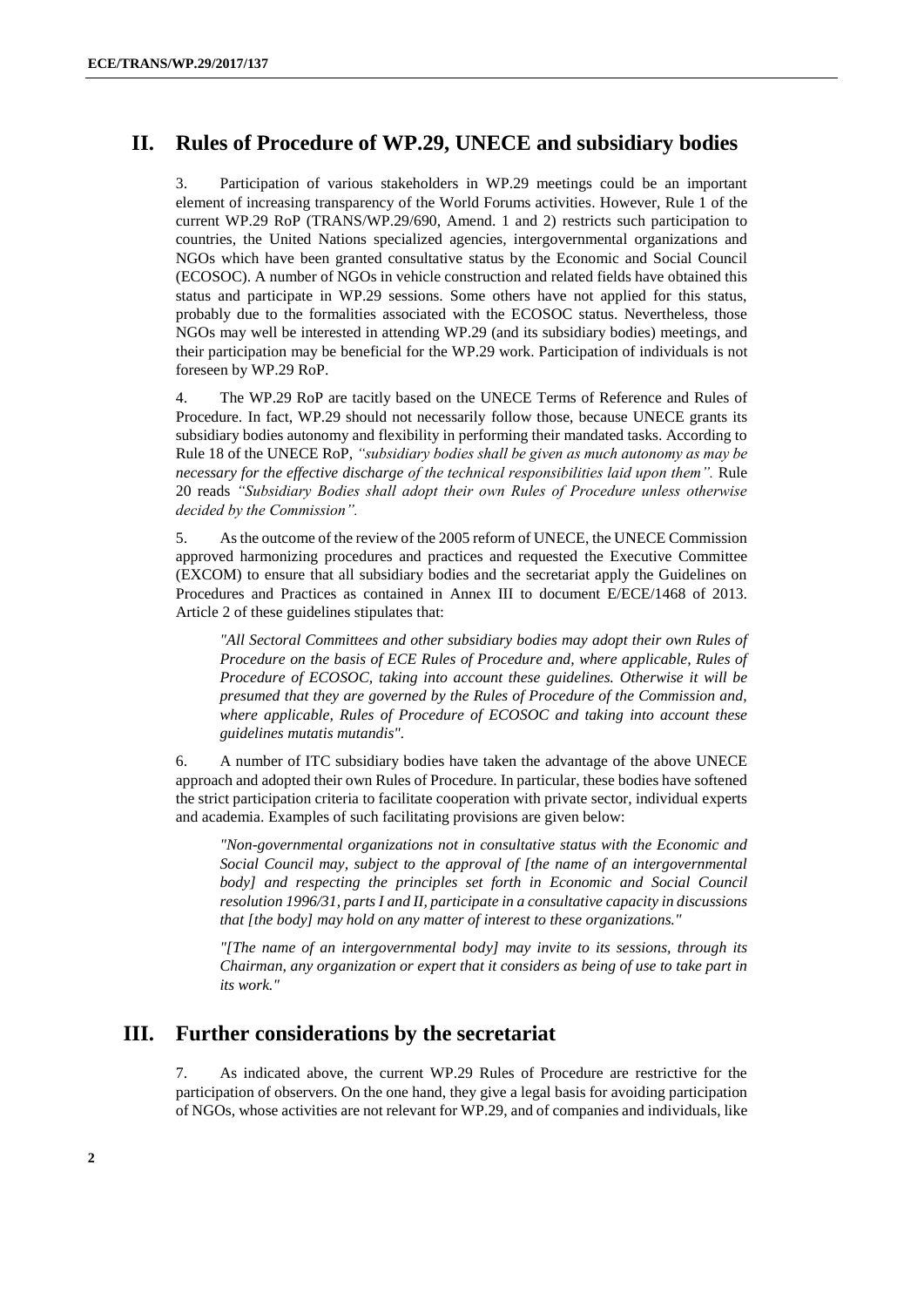inventors and patent holders, wishing to promote their products. On the other hand, they restrict the right of WP.29 to invite organizations and experts who could contribute to its work. In this context, it should be noted that participation at the invitation of the Chair or the secretariat does not have legal grounds and might lead to complaints of those organizations to whom such invitations are not extended.

8. Should WP.29 wish to have more flexibility, it had to modify its RoP by explicitly allowing other NGOs to participate in a consultative capacity, subject to prior approval of WP.29. To obtain approval, it could be envisaged that an applicant should submit a written application to the secretariat, which should specify the agenda item(s) under which the applicant would like to make a contribution and should contain a commitment to respect the principles set forth in ECOSOC Resolution 1996/31. The application should then be considered by WP.29 and/or AC.2 at the first opportunity and a decision should be taken whether or not to allow the applicant's presence in the meeting room. Approval, if granted, should also specify its duration.

9. It remains to be seen if WP.29 would like to take decisions on a case-by-case basis or to come up with strict additional conditions. In this regard, ECOSOC Resolution 1996/31 already provides a comprehensive set of principles for the mechanism of consulting NGOs. Adding one more layer of bureaucracy could be time consuming to verify if the conditions are met and could again restrict the flexibility of WP.29 to take decisions in non-standard situations.

10. For participation of experts in their individual capacity, Rule 30 of the WP.29 RoP stipulates that "AC.2 may invite other persons to participate in a consultative capacity". This provision could also be extended to participation in WP.29 sessions.

### **IV. Views by AC.2**

11. At its 122nd and 123rd sessions, AC.2 raised a number of issues with the aim to ensure equal treatment of observers and to establish a clear-cut legal basis for their participation in WP.29 sessions. At its 124th session, AC.2 reiterated the need to raise transparency of the work of WP.29 and stressed that the approval process for observers should be as fast as possible. AC.2 also agreed in principle with the approaches as introduced in paras. 8 and 10 above.

### **V. Proposal**

12. Based on the above considerations, the following amendments to the WP.29 Rules of Procedure are proposed:

*Rule 1*, add new subparagraphs (d) and (e) to read:

**"(d) Non-governmental organizations (NGOs) not in consultative status with the Economic and Social Council may participate in a consultative capacity, subject to prior approval of the Administrative Committee for the Coordination of Work (WP.29/AC.2). To obtain approval, an NGO shall submit a written application to the secretariat. The application shall contain a commitment to respect the principles set forth in ECOSOC Resolution 1996/31 and shall specify the number(s) of WP.29 session(s) and agenda item(s) under which the NGO would be prepared to make a contribution. The secretariat shall transmit such applications to the first forthcoming session of WP.29/AC.2. WP.29/AC.2 shall consider any new application received since its previous session and shall decide**